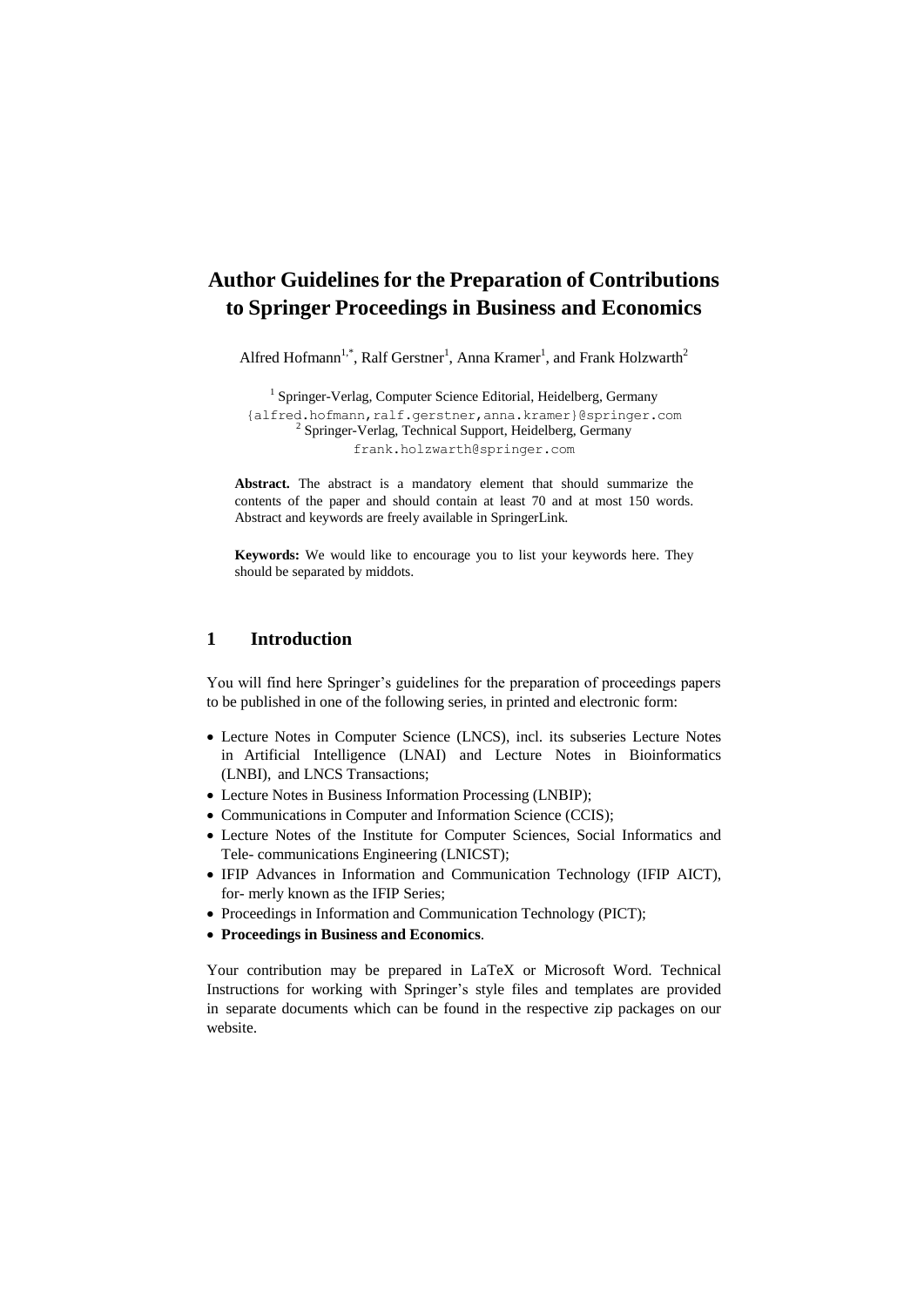# **2 Preparation of Your Paper**

# **2.1 Structuring Your Paper**

**Affiliations.** The affiliated institutions are to be listed directly below the names of the authors. Multiple affiliations should be marked with superscript Arabic numbers, and they should each start on a new line as shown in this document. In addition to the name of your affiliation, we would ask you to give the town and the country in which it is situated. If you prefer to include the entire postal address, then please feel free to do so. E-mail addresses should start on a new line and should be grouped per affiliation.

**Headings.** Headings should be capitalized (i.e., nouns, verbs, and all other words except articles, prepositions, and conjunctions should be set with an initial capital) and should, with the exception of the title, be aligned to the left. Only the first two levels of section headings should be numbered, as shown in Table 1. The respective font sizes are also given in Table 1. Kindly refrain from using "0" when numbering your section headings.

**Table 1.** Font sizes of headings. Table captions should always be positioned above the tables.

| Heading level        | Example                                     | Font size and style |
|----------------------|---------------------------------------------|---------------------|
| Title (centered)     | <b>Lecture Notes</b>                        | 14 point, bold      |
| $1st$ -level heading | 1 Introduction                              | 12 point, bold      |
| $2nd$ -level heading | 2.1 Printing Area                           | 10 point, bold      |
| $3rd$ -level heading | <b>Run-in Heading in Bold. Text follows</b> | 10 point, bold      |
| $4th$ -level heading | Lowest Level Heading. Text follows          | 10 point, bold      |

Words joined by a hyphen are subject to a special rule. If the first word can stand alone, the second word should be capitalized.

Here are some examples of headings: "Criteria to Disprove Context-Freeness of Collage Languages", "On Correcting the Intrusion of Tracing Nondeterministic Programs by Software", "A User-Friendly and Extendable Data Distribution System", "Multi-flip Networks: Parallelizing GenSAT", "Selfdeterminations of Man".

**Lemmas, Propositions, and Theorems.** The numbers accorded to lemmas, propositions, and theorems, etc. should appear in consecutive order, starting with Lemma 1. Please do not include section counters in the numbering like "Theorem 1.1".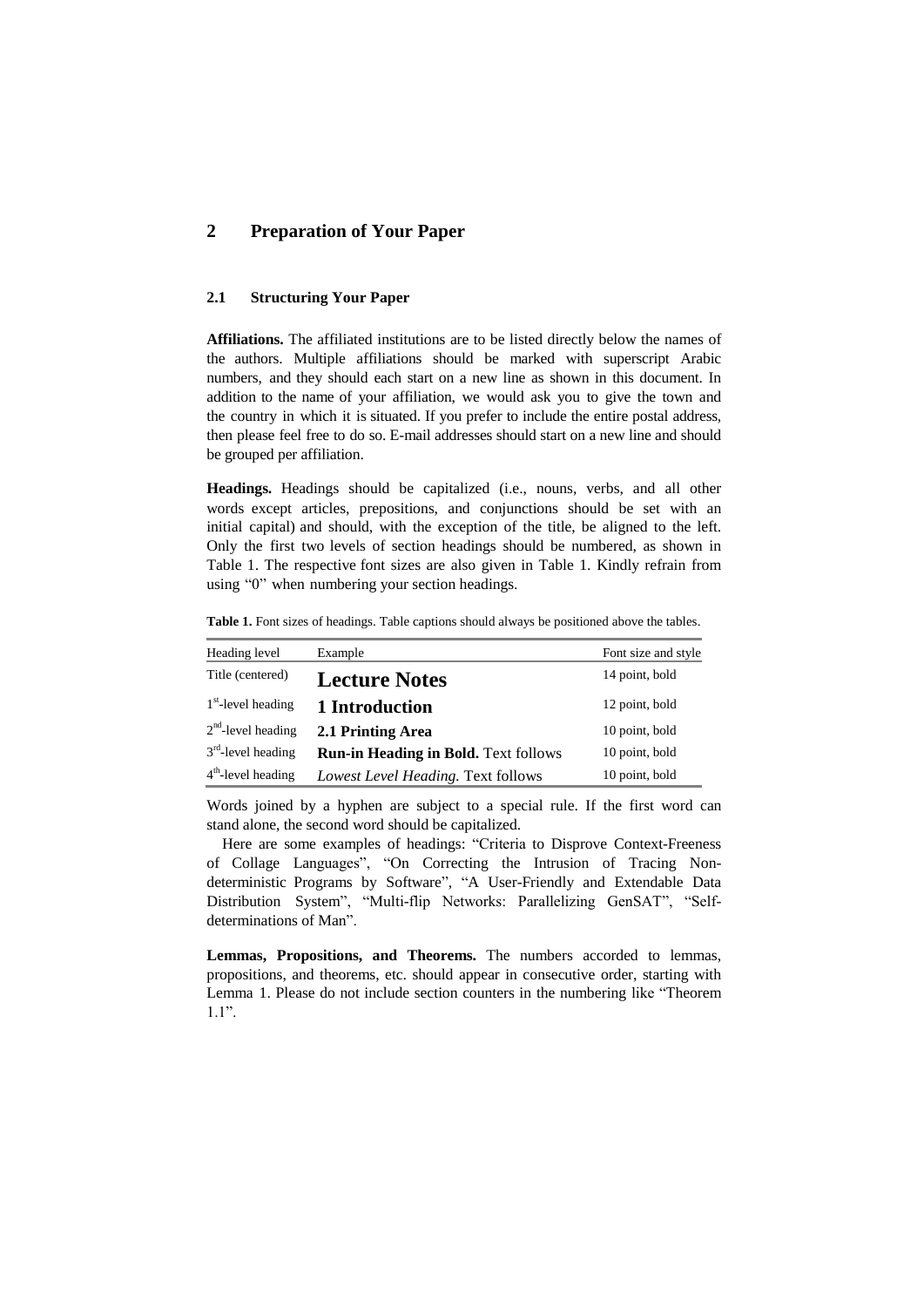### **2.2 Length of Papers**

We only wish to publish papers of significant scientific content. Very short papers (of fewer than four pages) will not be made available for indexing and will not be visible as individual papers on SpringerLink.

### **2.3 Page Numbering and Running Heads**

There is no need to include page numbers or running heads; this will be done at our end. If your paper title is too long to serve as a running head, it will be shortened. Your suggestion as to how to shorten it would be most welcome.

### **2.4 Figures and Tables**

It is essential that all illustrations are clear and legible. Vector graphics (rather than rasterized images) should be used for diagrams and schemas whenever possible. Please check that the lines in line drawings are not interrupted and have a constant width. Grids and details within the figures must be clearly legible and may not be written one on top of the other. Line drawings are to have a resolution of at least 800 dpi (preferably 1200 dpi). The lettering in figures should not use font sizes



**Fig. 1.** Power distribution of channel at 1555 nm along the link of 383 km (Source: LNCS 5412, p. 323)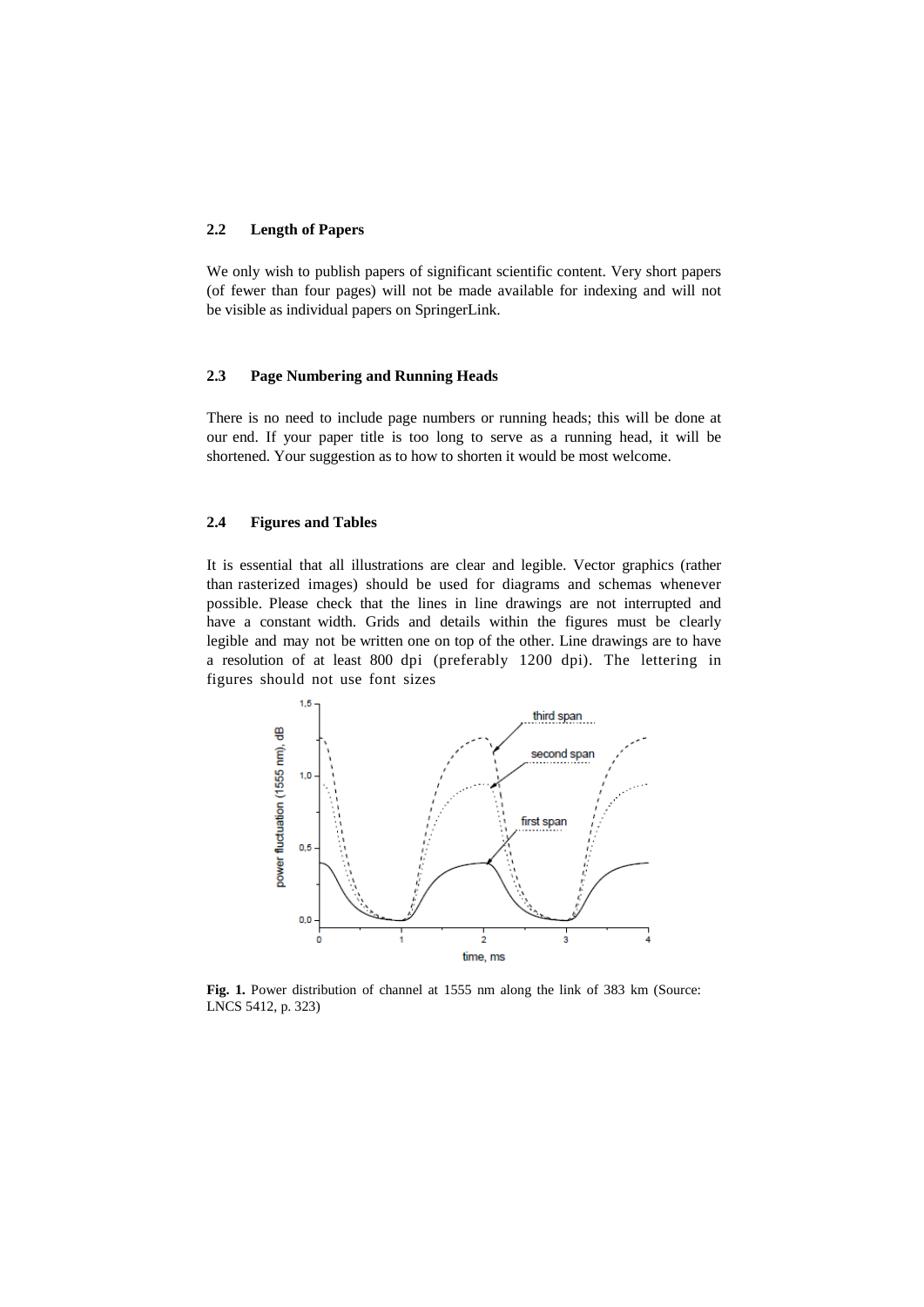

**Fig. 2.** Artifacts **empowered** by Artificial Intelligence (Source: LNCS 5640, p. 115)

smaller than 6 pt  $\left(\sim 2 \text{ mm}$  character height). Figures are to be numbered and to have a caption which should always be positioned *under* the figures, in contrast to the caption belonging to a table, which should always appear *above* the table.

Captions are set in 9-point type. If they are short, they are centered between the margins. Longer captions, covering more than one line, are justified (Fig. 1 and Fig. 2 show examples). Captions that do not constitute a full sentence, do not have a period.

Text fragments of fewer than four lines should not appear at the tops or bottoms of pages, following a table or figure. In such cases, it is better to set the figures right at the top or right at the bottom of the page.

If screenshots are necessary, please make sure that the essential content is clear to the reader.

*Remark 1.* In the printed volumes, illustrations are generally black and white (half- tones), and only in exceptional cases, and if the author or the conference organization is prepared to cover the extra costs involved, are colored pictures accepted. Colored pictures are welcome in the electronic version free of charge. If you send colored figures that are to be printed in black and white, please make sure that they really are also legible in black and white. Some colors show up very poorly when printed in black and white.

### **2.5 Formulas**

Displayed equations or formulas are centered and set on a separate line (with an extra line or half line space above and below). Displayed expressions should be numbered for reference. The numbers should be consecutive within the contribution, with numbers enclosed in parentheses and set on the right margin. Please do not include section counters in the numbering.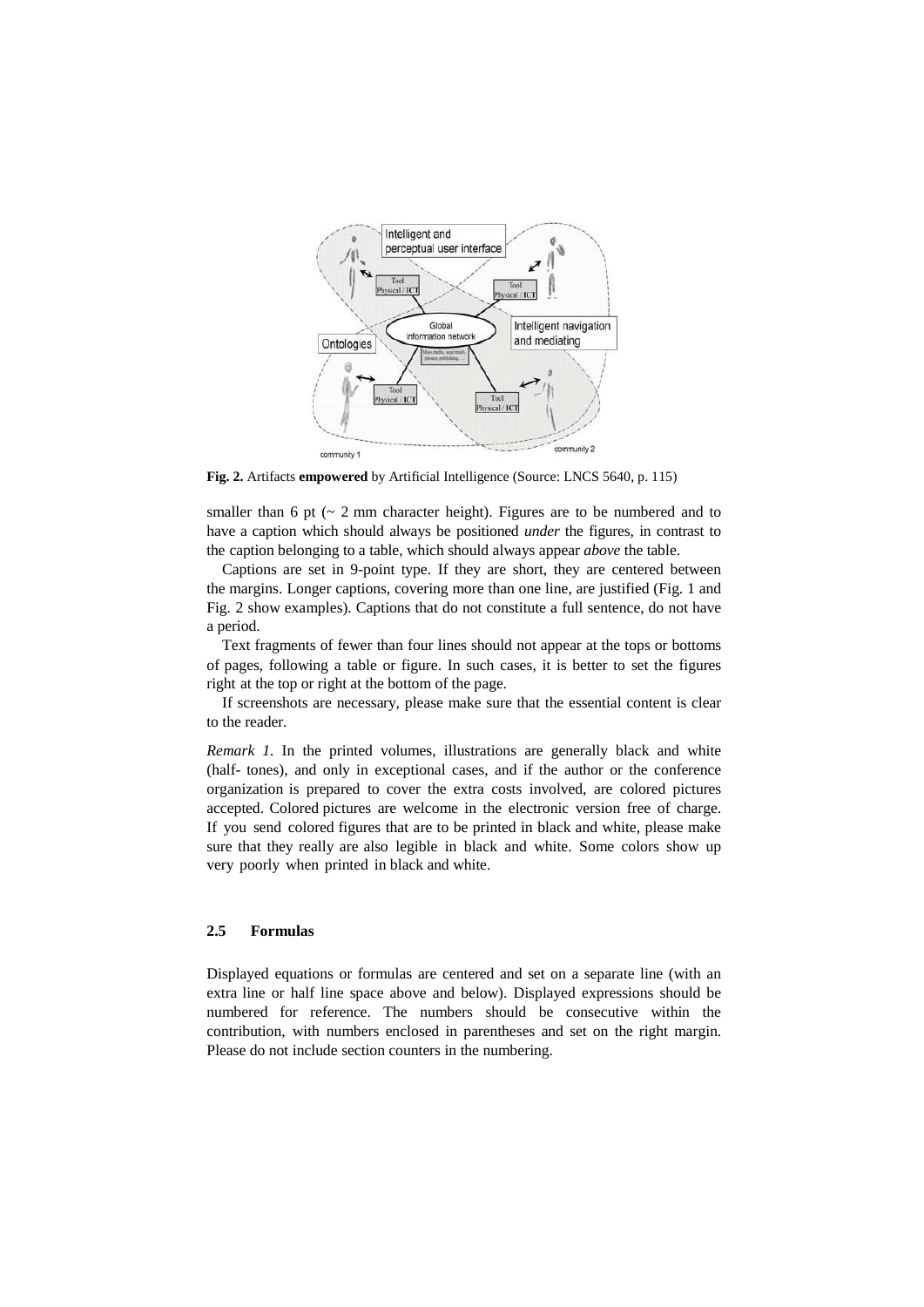$$
x + y = z \tag{1}
$$

Equations should be punctuated in the same way as ordinary text but with a small space before the end punctuation mark.

### **2.6 Footnotes**

The superscript numeral used to refer to a footnote appears in the text either directly after the word to be discussed or – in relation to a phrase or a sentence – following the punctuation mark (comma, semicolon, or period).<sup>1</sup>

For remarks pertaining to the title or the authors' names, in the header of a paper, symbols should be used instead of a number (see first page of this document). Please note that no footnotes may be included in the abstract.

### **2.7 Program Code**

Program listings or program commands in the text are normally set in typewriter font:

```
program Inflation (Output)
{Assuming annual inflation rates of 7%, 8%, and 10%,...
      years};
const MaxYears = 10;
var Year: 0..MaxYears;
Factor1, Factor2, Factor3: Real;
begin
Year := 0;Factor1 := 1.0; Factor2 := 1.0; Factor3 := 1.0;
WriteLn('Year 7% 8% 10%'); WriteLn; repeat
Year := Year +1;
Factor1 := Factor1 * 1.07; Factor2 := Factor2 * 1.08;
Factor3 := Factor3 * 1.10;
WriteLn(Year:5,Factor1:7:3,Factor2:7:3, Factor3:7:3)
until Year = MaxYears end.
[Example of a computer program from Jensen K., Wirth
N.: Pascal User Manual and Report. Springer, New York 
(1991)]
```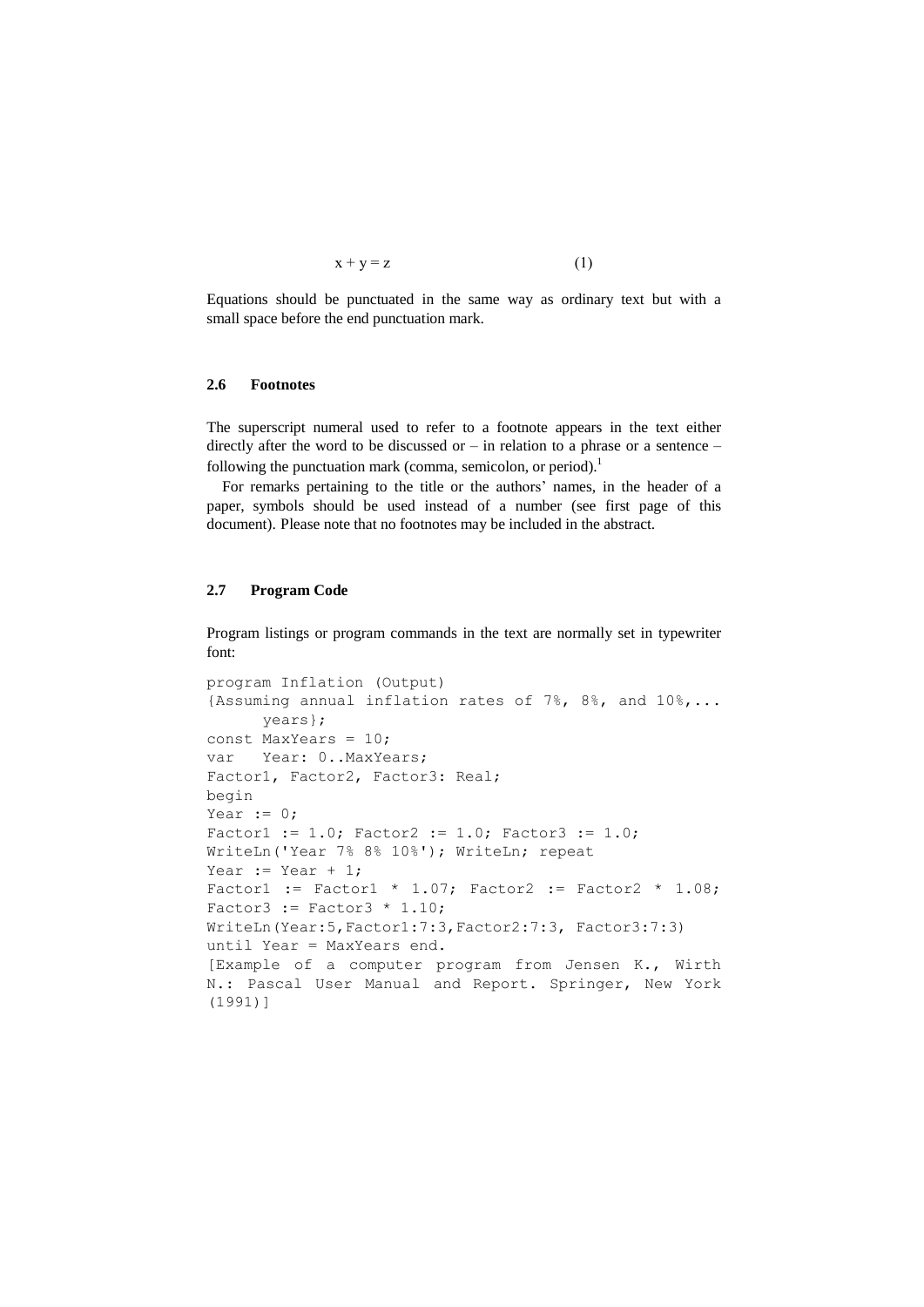#### **2.8 Citations and Bibliography**

For citations in the text, please use square brackets and consecutive numbers. We would write  $[1,2,3,4,5]$  for consecutive numbers and  $[1]$ ,  $[3]$ ,  $[5]$  for nonconsecutive numbers. The numbers in the bibliography section are without square brackets.

Please write all references using the Latin alphabet. If the title of the book you are referring to is, e.g., in Russian or Chinese, then please write (in Russian) or (in Chinese) at the end of the transcript or translation of the title.

In order to permit cross referencing within SpringerLink, and eventually between different publishers and their online databases, Springer standardizes the format of the references. This feature aims to increase the visibility of publications and facilitate academic research. Please base your references on the examples given in the references section of these instructions. References that do not adhere to this style will be reformatted at our end.

We would like to draw your attention to the fact that references to LNCS proceedings papers are particularly often reformatted due to missing editor names or incomplete publisher information. This adjustment may result in the final papers as published by Springer having more pages than the original versions as submitted by the authors. Here is an example:

Reference as formatted in author's original version:

Reference after reformatting by Springer:

Assemlal, H.E., Tschumperlé, D., Brun, L.: Efficient Computation of PDF-Based Characteristics from Diffusion MR Signal. In: Metaxas, D., Axel, L., Fichtinger, G., Székely, G. (eds.) MICCAI 2008, Part II. LNCS, vol. 5242, pp. 70–78. Springer, Heidelberg (2008)

One more line is needed for this reference, as a result of Springer's adjustment.

Please make sure that all your sources are correctly listed in the reference section. Do not include references to pieces of work that are not connected with your paper.

The references section at the end of this paper shows a sample reference list with entries for journal articles [1], an LNCS chapter [2], a book [3], proceedings without editors [4] and [5], as well as a URL [6]. Please note that Springer proceedings are cited with their publication acronyms and volume numbers.

Assemlal, H.E., Tschumperlé, D., Brun, L.: Efficient Computation of PDF-Based Characteristics from Diffusion MR Signal. In: MICCAI. Volume 5242. (2008) 70–78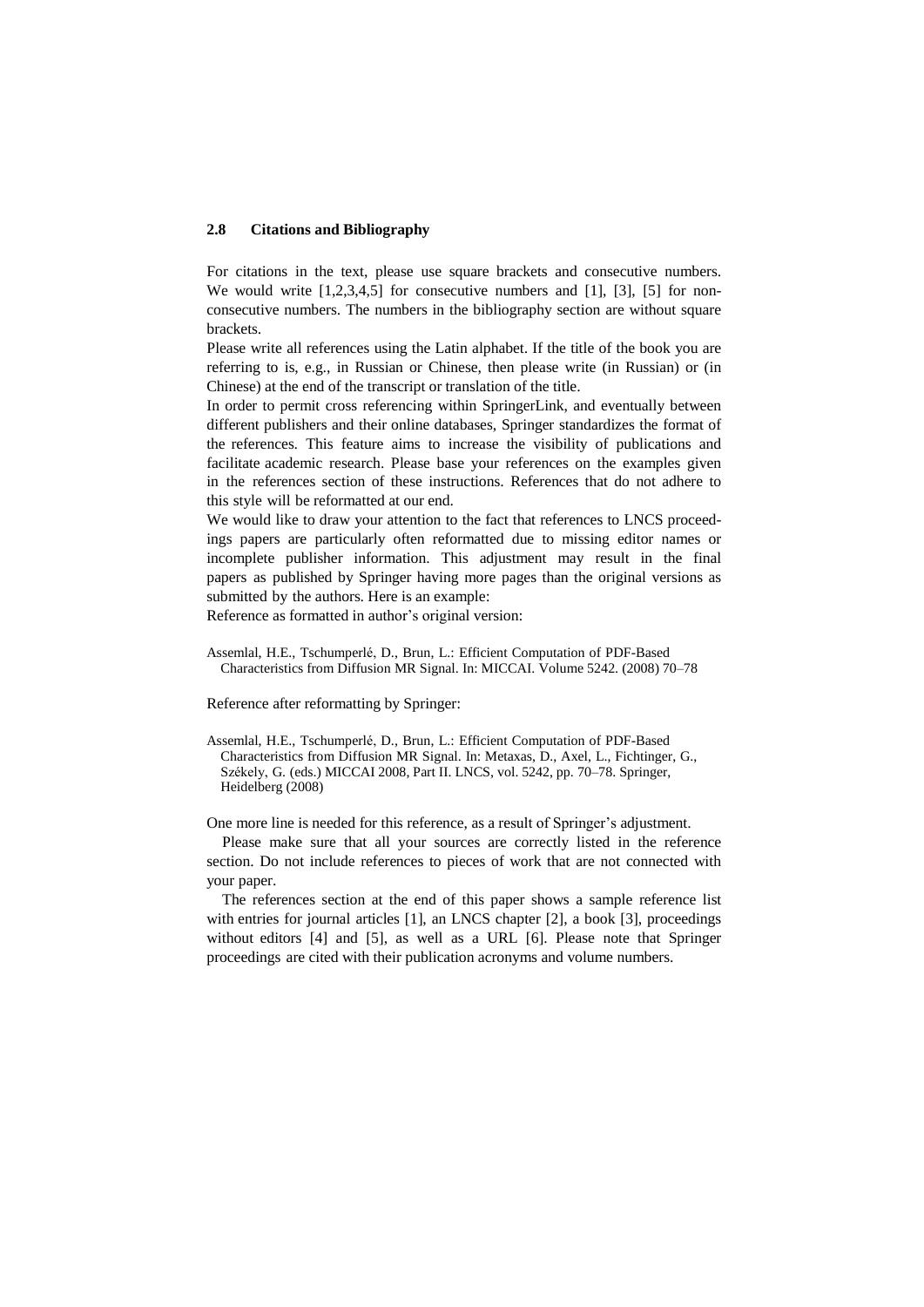#### **2.9 Plagiarism**

Springer takes plagiarism seriously. If an author has copied from another author or has used parts of another author's work (text, tables, figures, etc.), without his or her permission and a reference, then the paper on SpringerLink will be given a "retracted" stamp, and an erratum explaining the reasons for the retraction will be included. In addition, the volume editors and the author's academic supervisors will be informed that plagiarism has been committed. Please note that a retracted paper remains visible, with its "retracted" stamp. It does not simply disappear.

**Acknowledgements.** This should always be a run-in heading and not a section or subsection heading. It should not be assigned a number. The acknowledgements may include reference to grants or supports received in relation to the work presented in the paper.

# **3 Additional Information Required from Authors**

### **3.1 Copyright Form**

There are different copyright forms in place for the different Springer Computer Science proceedings book series. A prefilled copyright form is usually available from the conference website. Please send your signed copyright form to your conference publication contact, either as a scanned PDF or by fax or by courier. One author may sign on behalf of all of the other authors of a particular paper. In this case, the author signs for and accepts responsibility for releasing this material on behalf of any and all co-authors. Digital signatures are not acceptable.

### **3.2 Contact Author Information**

Kindly assure that, when you submit the final version of your paper, you also provide the name and e-mail address of the contact author for your paper. These details are used to compile a list of contact authors for our typesetting partners SPS in India. The contact author must be available to check the paper roughly seven weeks before the start of the conference, or before the book is due to leave the printing office, in the case of post-conference proceedings.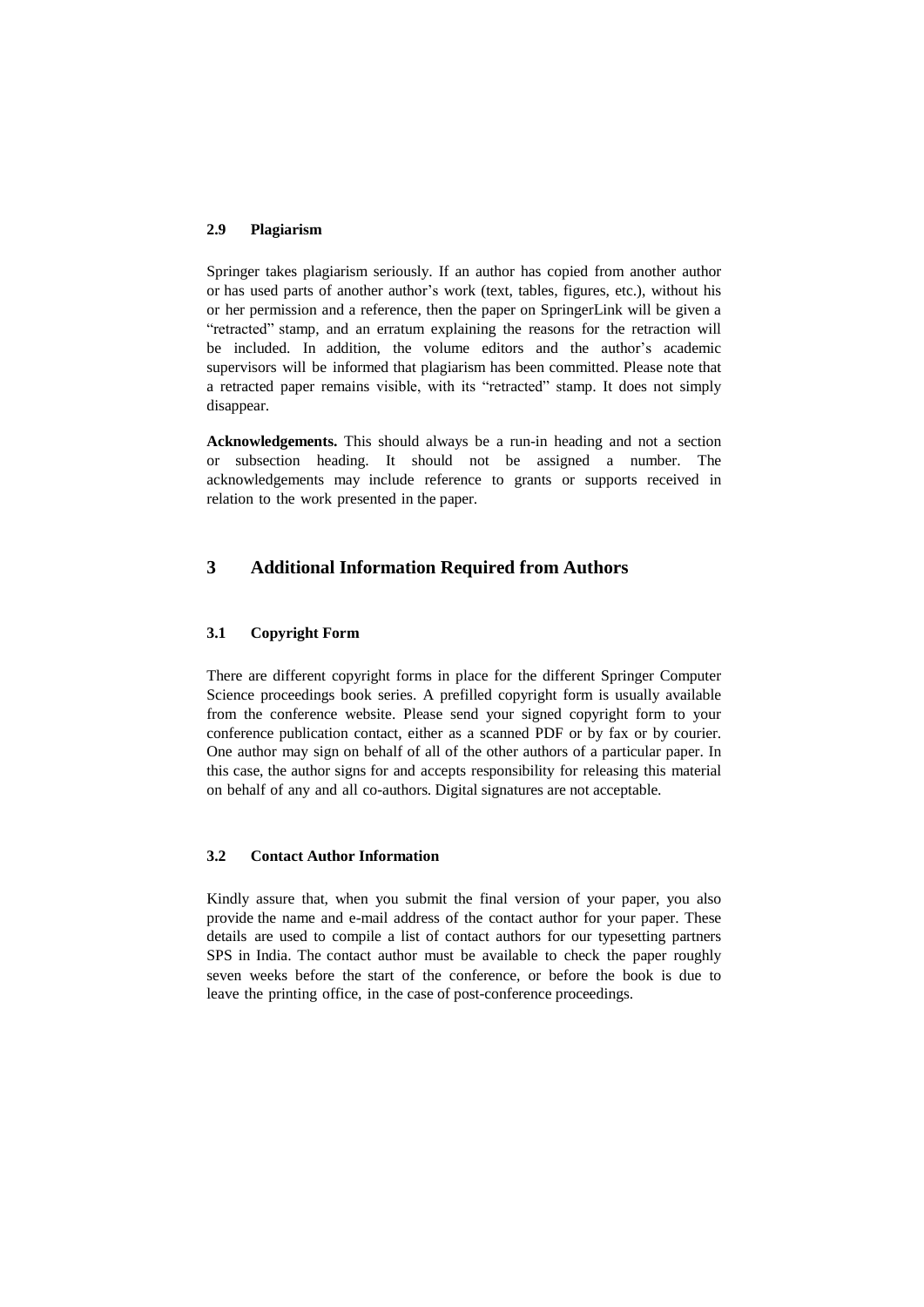#### **3.3 Correct Representation of Author Names**

Authors' names should be written out in full at the tops of the papers. They are shortened by us to "initials surname" in the running heads and take the form "surname, given name" in the author index. If you or any of your co-authors have more than one family name, it should be made quite clear how your name is to be displayed in the running heads and the author index. Chinese authors should write their given names in front of their surnames at the tops of their papers. If you only have one (main) name, please make sure that this name is written out in full in the running heads, when you check your final PDF. Names and affiliations cannot be changed once a paper has been published.

# **4 Typesetting of Your Paper at Springer**

Please make sure that the paper you submit is final and complete, that any copyright issues have been resolved, that the authors listed at the top of the chapter really are the final authors, and that you have not omitted any references. Following publication, it is not possible to alter or withdraw your paper on SpringerLink.

## **4.1 What Will Be Done with Your Paper**

If the instructions have been followed closely, then only very minor alterations will be made to your paper. The production team at SPS checks the format of the paper, and if, for example, vertical spacing has been inserted or removed, then this is remedied. In addition, running-heads, final page numbers, and a copyright line are inserted, and the capitalization of the headings is checked and corrected if need be. Finally, the reference section is attuned to our specifications (see also Section 2.7). Light technical copyediting may also be performed for postproceedings.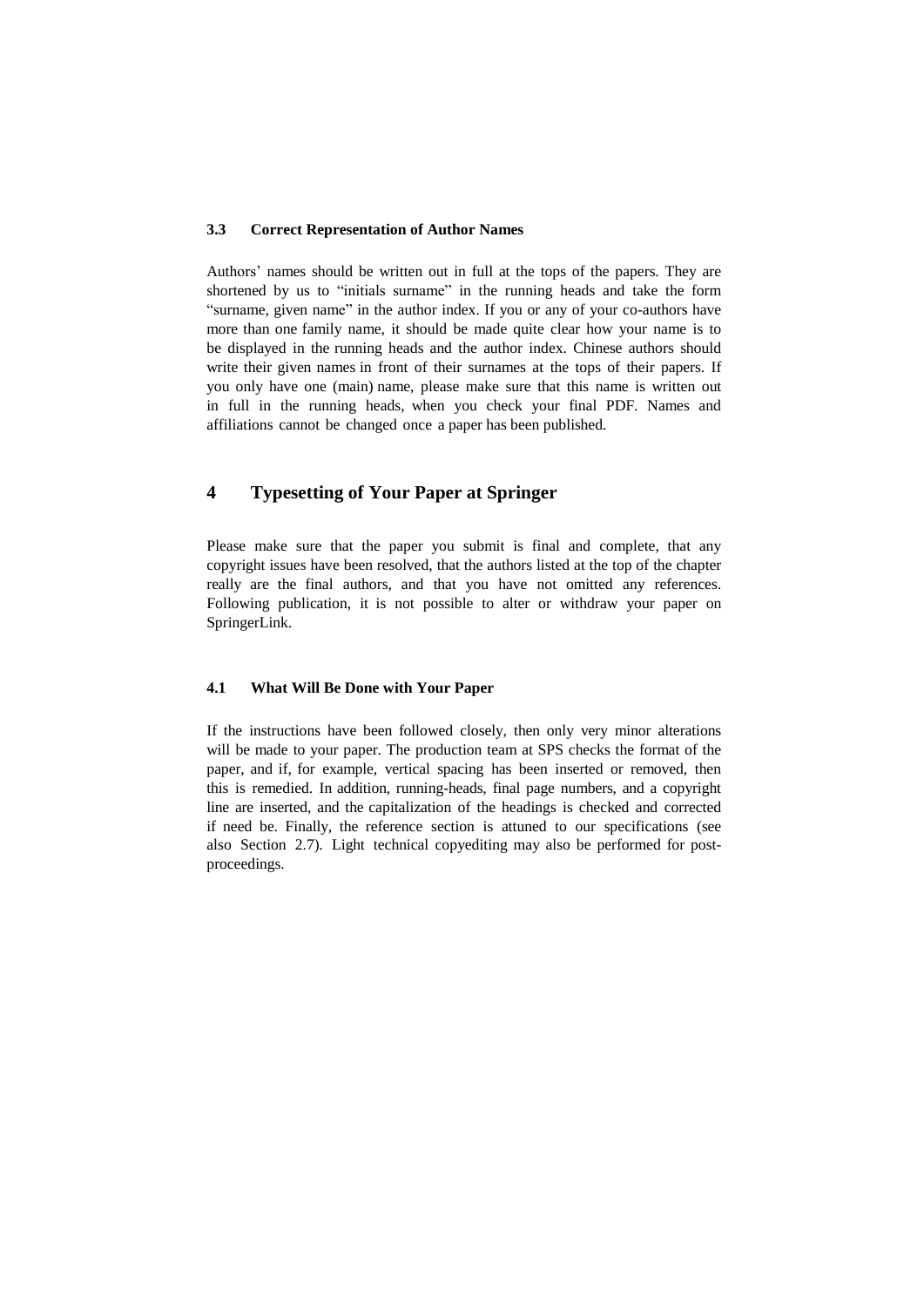### **4.2 Proof Reading Stage**

Once the files have been worked upon, SPS sends a copy of the final PDF of each paper to its contact author. The contact author is asked to check through the final PDF to make sure that no errors have crept in during the transfer or preparation of the files. This should not be seen as an opportunity to update or copyedit the paper, which is not possible due to time constraints. Only errors introduced during the preparation of the files will be corrected. Particular attention should be paid to the references section.

If SPS does not receive a reply from a particular contact author, within the timeframe given (usually 72 hours), then it is presumed that the author has found no errors in the paper. The tight publication schedule of our proceedings series does not allow SPS to send reminders or search for alternative e-mail addresses on the Internet.

In some cases, it is the contact volume editor or the publication chair who checks all of the PDFs. In such cases, the authors are not involved in the checking phase.

The purpose of the proof is to check for typesetting or conversion errors and the completeness and accuracy of the text, tables, and figures. Substantial changes in content, e.g., new results, corrected values, title and authorship, are not possible and cannot be processed.

# **5 Online Publication in SpringerLink**

All papers are published in our digital library, SpringerLink. Only subscribers to Springer's eBook packages or to the electronic book series are able to access the full text PDFs of our online publications. Front and back matter, as well as abstracts and references, are freely available for all users.

## **6 Checklist of Items to Be Sent to Volume Editor**

- The final source files, incl. any non-standard fonts.
- A final PDF file corresponding exactly to the final source files.
- A copyright form, signed by one author on behalf of all of the authors of the paper.
- The name and e-mail address of the contact author who will check the proof of the paper.
- A suggestion for an abbreviated running head, if appropriate.
- Information about correct representation of authors' names, where necessary.